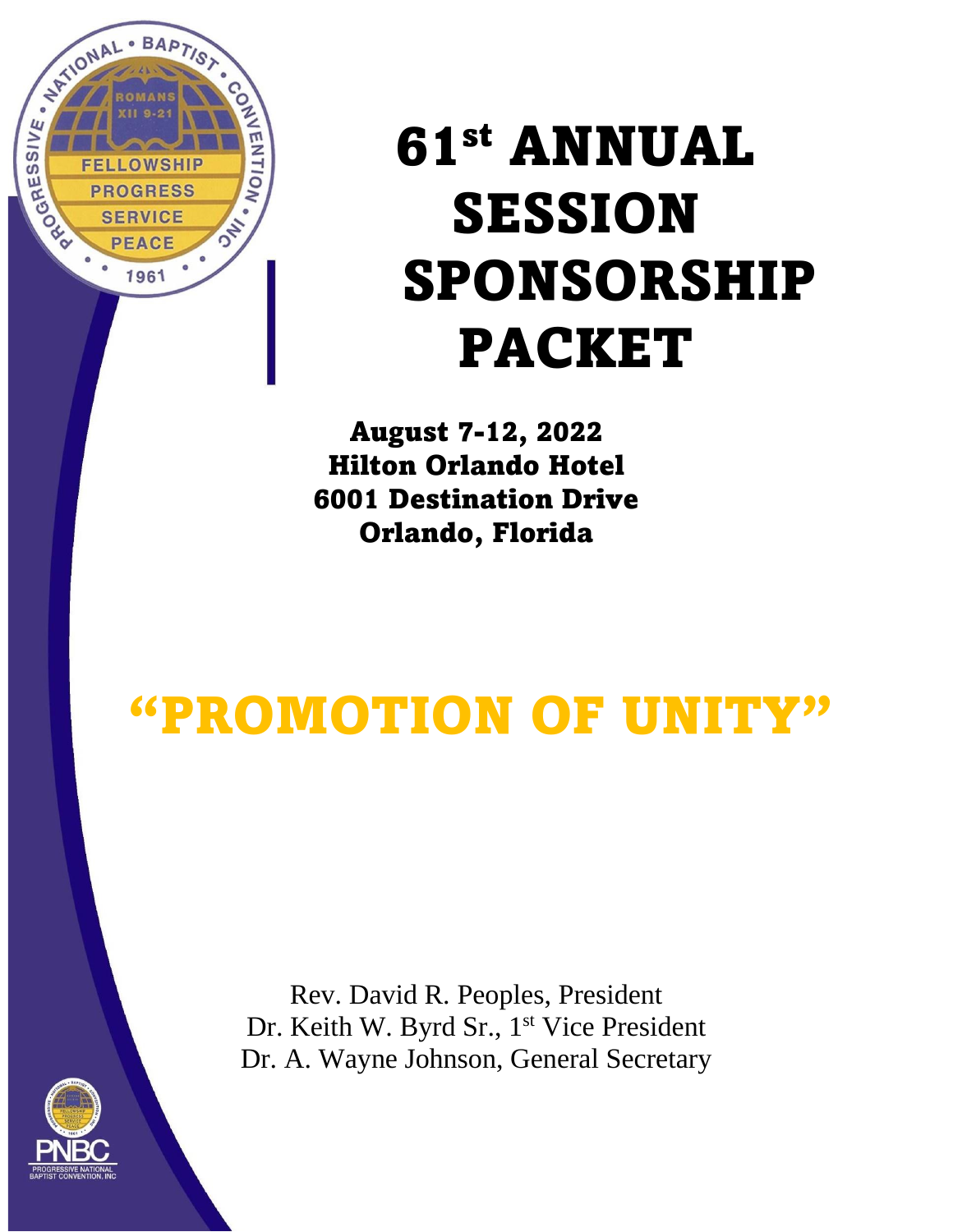April 8, 2022



Dear Prospective Sponsor:

On behalf of the officers and membership of the Progressive National Baptist Convention [PNBC], I am delighted to invite you to be a 2022 sponsoring partner for our  $61<sup>st</sup>$  Annual Session taking place August 7-12, 2022, in Orlando, FL. The Progressive National Baptist Convention, Inc. (PNBC), founded in 1961, is an African American faith-based convention and the denominational home of Dr. Martin Luther King, Jr. From our headquarters on the campus of the historic Nannie Helen Burroughs School, we champion a wide range of social programs which are designed to enhance the quality of life of an intergenerational multi-cultural society. Our energetic mission ministry responds to natural disasters worldwide while maintaining projects of hope in a variety of trouble-laced communities. In our 60 years of existence, we have developed a stellar record for promoting education through scholarships to promising students and support to numerous institutions of higher learning.

PNBC is a vibrant and engaged convention always looking for new opportunities to unite races and causes for the greater good. Partnering with PNBC gives your organization access to our 1.5 million members, over 3,500 communities in our network of 1,500 churches which spans most of the continental United States as well as the Caribbean. Our sessions average 5,000 attendees and another 12,000 viewers on live stream. PNBC is excited about the possibility of building a beneficial partnership between our two organizations to promote greater unity in the world.

The sponsorship options are:

| Diamond       | \$100,000 |
|---------------|-----------|
| Ruby          | \$75,000  |
| Emerald       | \$50,000  |
| Sapphire      | \$25,000  |
| <b>Bronze</b> | \$10,000  |

Thank you for considering our proposal and don't hesitate to contact me [202-553-8856] if there are any questions or if you need any additional information. I am looking forward to your favorable response.

Dr. A. Wayne Johnson General Secretary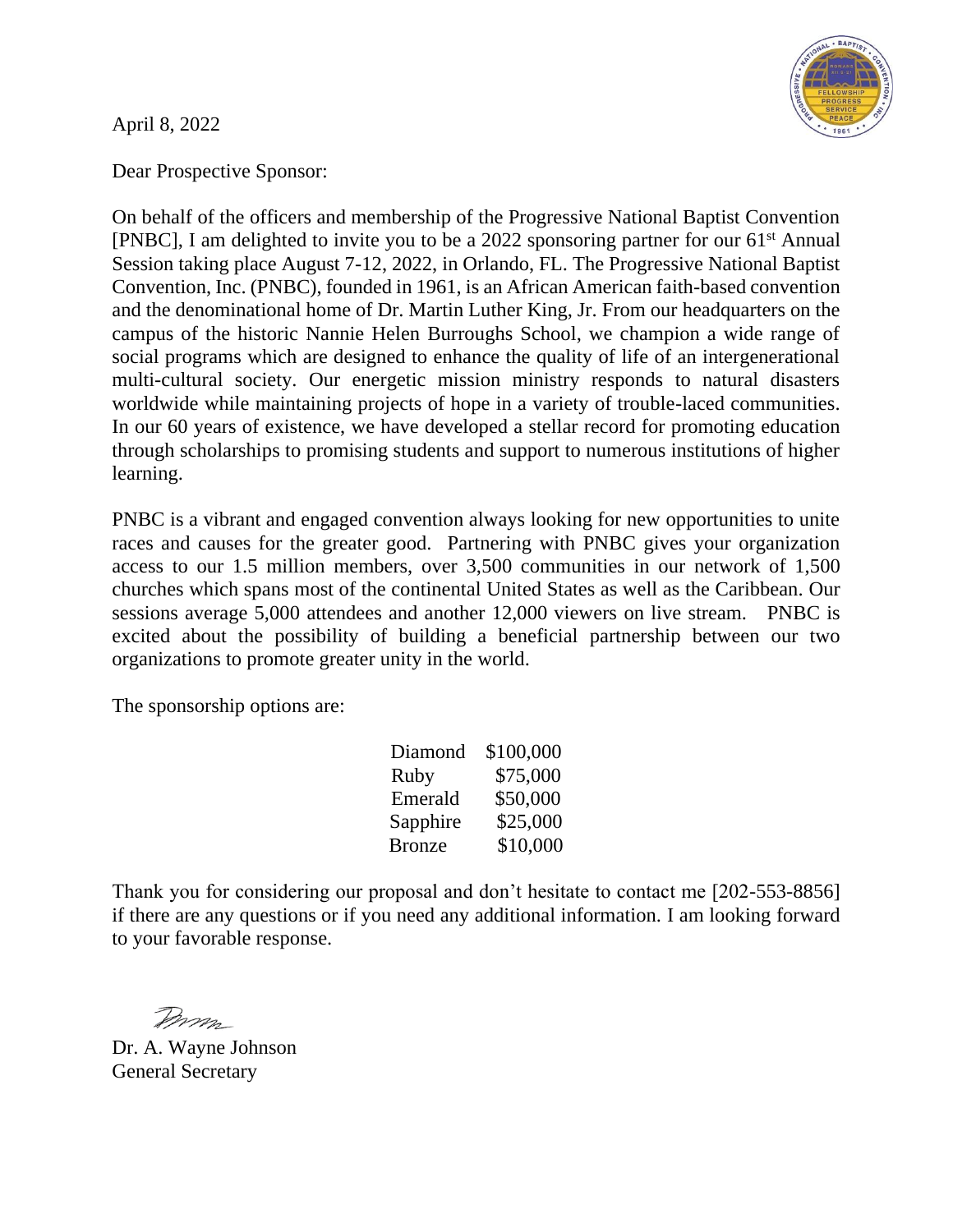

### **PARTNER SPONSORSHIP LEVELS**

#### **DIAMOND \$100,000**

- ➢ Listed as Diamond partner with company logo on PNBC website, all annual session advertising including a full-page ad in annual session program book & on live stream programs. In addition, 12-month visibility on PNBC website with url leading to your website.
- ➢ Prime showcase booth at annual session and midwinter board meeting.
- $\triangleright$  Table at Banquet Wednesday, August 10, 2022
- ➢ Opportunity to host a workshop specific to your product/service, distribute company gift item(s)
- $\triangleright$  Bring greetings to the parent body
- ➢ Commercial opportunity during the monthly Progressive Hour program
- ➢ Marketing opportunity for 2023 regional meetings (Eastern, Midwest, Southern, Southwest)

#### **Ruby \$75,000**

- ➢ Listed as Ruby partner with company logo on PNBC website, all annual session advertising including a full-page ad in annual session program book & on live stream programs. In addition, 12-month visibility on PNBC website with url leading to your website.
- ➢ Prime showcase booth at annual session and midwinter board meeting.
- ➢ Table at Banquet Wednesday, August 10, 2022
- ➢ Opportunity to host a workshop specific to your product/service, distribute company gift item(s)
- $\triangleright$  Bring greetings to the parent body.
- ➢ Commercial opportunity during the monthly Progressive Hour program
- ➢ Marketing opportunity for 2023 regional meetings (Eastern, Midwest, Southern, Southwest)

#### **Emerald \$50,000**

- ➢ Listed as Emerald partner with company logo on PNBC website, all annual session advertising including a full-page ad in annual session program book & live stream programs. In addition, 9-month visibility on PNBC website with url leading to your website
- ➢ Prime showcase booth at annual session.
- $\triangleright$  Table at Banquet Wednesday, August 10, 2022
- ➢ Bring greetings to the parent body.
- $\triangleright$  Commercial opportunity during the monthly Progressive Hour program
- ➢ Marketing opportunity for 2023 regional meetings (Eastern, Midwest, Southern, Southwest)